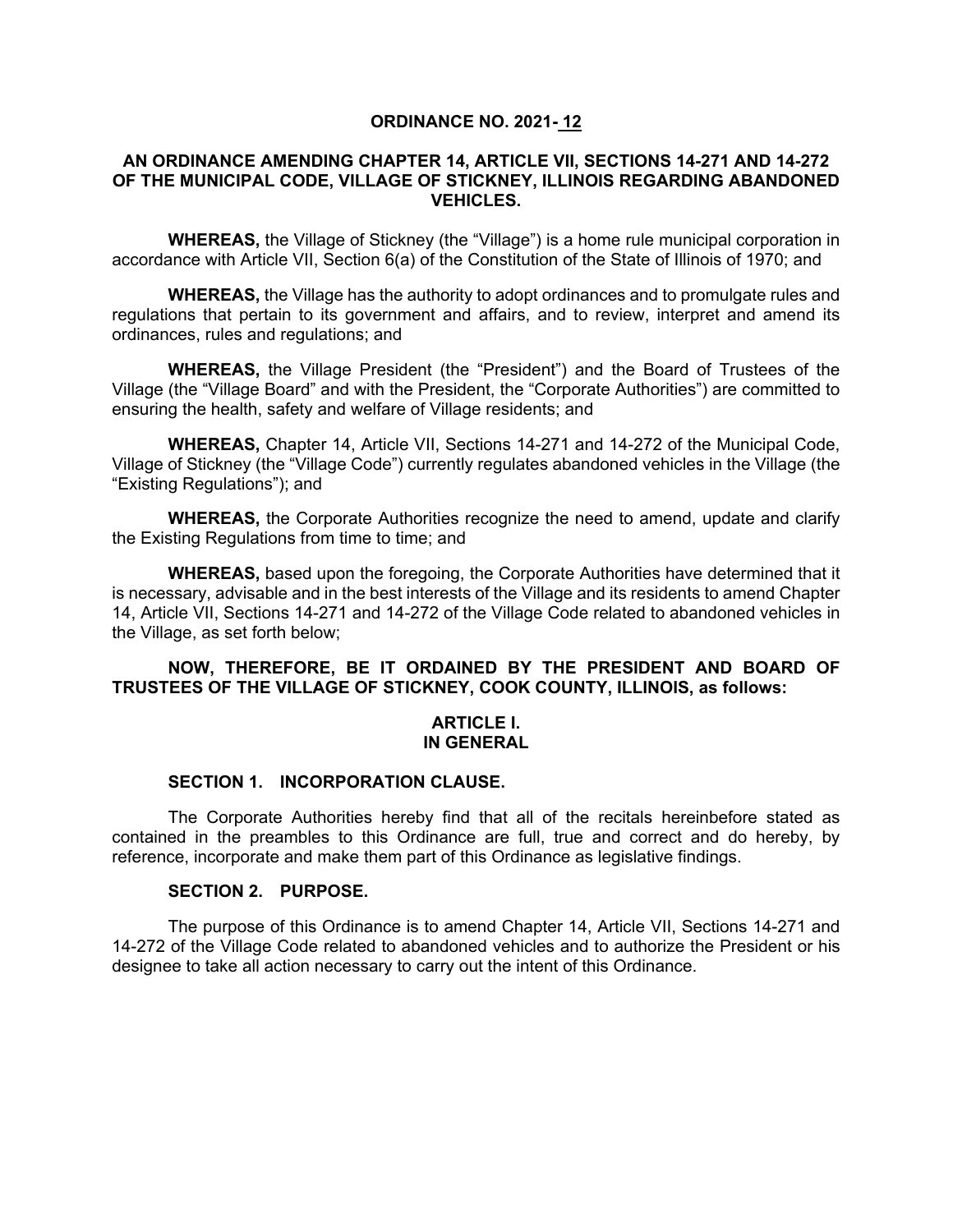#### **ARTICLE II. AMENDMENT OF CHAPTER 14, ARTICLE VII, SECTION 14-271 AND 14-272 OF THE MUNICIPAL CODE, VILLAGE OF STICKNEY, ILLINOIS**

#### **SECTION 3.0. AMENDMENT OF CHAPTER 14, ARTICLE VII, SECTION 14-271.**

That the Village Code is hereby amended, notwithstanding any provision, ordinance, resolution or Village Code section to the contrary, by amending Chapter 14, Article VII, Section 14-271 as follows:

### **Sec. 14-271. – Definitions.**

The following words, terms and phrases, when used in this article, shall have the meanings ascribed to them in this section, except where the context clearly indicates a different meaning:

Abandoned vehicle means any motor vehicle or any other vehicle in a state of disrepair rendering it incapable of being driven in its condition, or any motor vehicle or other motor vehicle that has not been moved or used for seven five (5) consecutive days or more and is apparently deserted.

Antique vehicle means a motor vehicle that is more than 25 years of age or a bona fide replica thereof and which is driven on the highways only going to and returning from an antique auto show or an exhibition or for servicing or demonstration, or a firefighting vehicle more than 20 years old which is not used as fire-fighting equipment, but is used only for the purpose of exhibition or demonstration.

# **SECTION 3.1. AMENDMENT OF CHAPTER 14, ARTICLE VII, SECTION 14-272.**

That the Village Code is hereby amended, notwithstanding any provision, ordinance, resolution or Village Code section to the contrary, by amending Chapter 14, Article VII, Section 14-272 as follows:

#### **Sec. 14-272. - Abandonment prohibited.**

When a vehicle is abandoned or left unattended upon a highway or public property in this village and the vehicle poses a public danger or nuisance, the chief of police may authorize a towing service to relocate or tow and impound the vehicle.

Registered owners of vehicles that have not moved or are inoperable as defined by the definition for abandoned vehicles shall have a notice posted to their vehicle or otherwise issued, and a notice sent by certified or registered mail informing the registered owner that the vehicle will deemed an abandoned vehicle if it has not been moved or operated in seven five (5) business days and it will be towed on the eighth sixth business day if the vehicles is not relocated. The registered owner shall be responsible for the costs of the towing, the storage of the vehicle, and an administrative penalty cost of \$750.00200.00.

## **SECTION 3.1. OTHER ACTIONS AUTHORIZED.**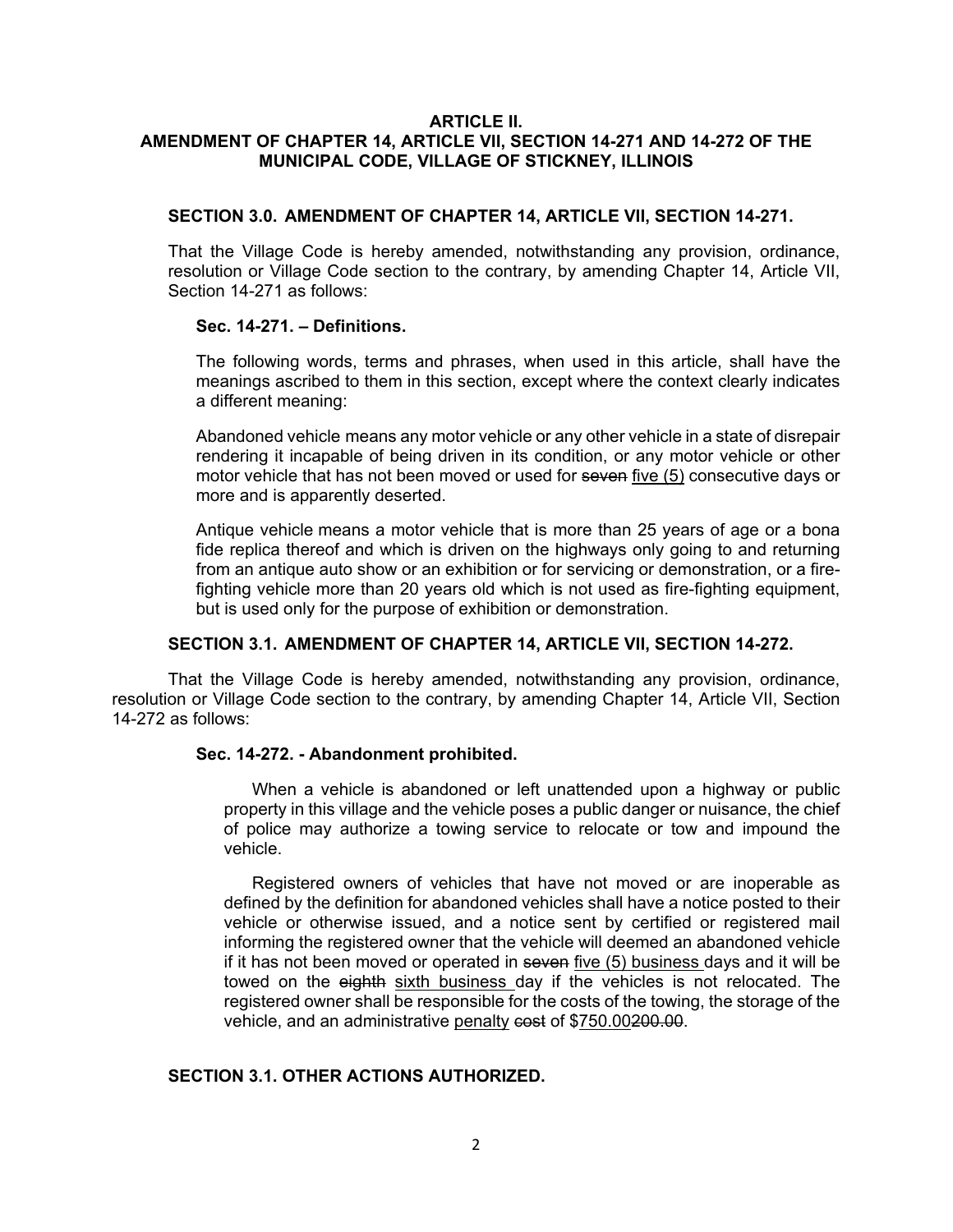The officers, employees and/or agents of the Village shall take all action necessary or reasonably required to carry out, give effect to and consummate the amendments contemplated by this Ordinance, and shall take all action necessary in conformity therewith. The officers, employees and/or agents of the Village are specifically authorized and directed to draft and disseminate any and all necessary forms or notices to be utilized in connection with the intent of this Ordinance.

### **ARTICLE III. HEADINGS, SAVINGS CLAUSES, PUBLICATION, EFFECTIVE DATE**

# **SECTION 4. HEADINGS.**

The headings of the articles, sections, paragraphs and subparagraphs of this Ordinance are inserted solely for the convenience of reference and form no substantive part of this Ordinance nor should they be used in any interpretation or construction of any substantive provision of this Ordinance.

### **SECTION 5. SEVERABILITY.**

The provisions of this Ordinance are hereby declared to be severable and should any provision of this Ordinance be determined to be in conflict with any law, statute or regulation by a court of competent jurisdiction, said provision shall be excluded and deemed inoperative, unenforceable and as though not provided for herein and all other provisions shall remain unaffected, unimpaired, valid and in full force and effect.

## **SECTION 6. SUPERSEDER.**

All code provisions, ordinances, resolutions, rules and orders, or parts thereof, in conflict herewith are, to the extent of such conflict, hereby superseded.

### **SECTION 7. PUBLICATION.**

A full, true and complete copy of this Ordinance shall be published in pamphlet form or in a newspaper published and of general circulation within the Village as provided by the Illinois Municipal Code, as amended.

### **SECTION 8. EFFECTIVE DATE.**

This Ordinance shall be effective immediately upon its passage.

### (REMAINDER OF THIS PAGE INTENTIONALLY LEFT BLANK)